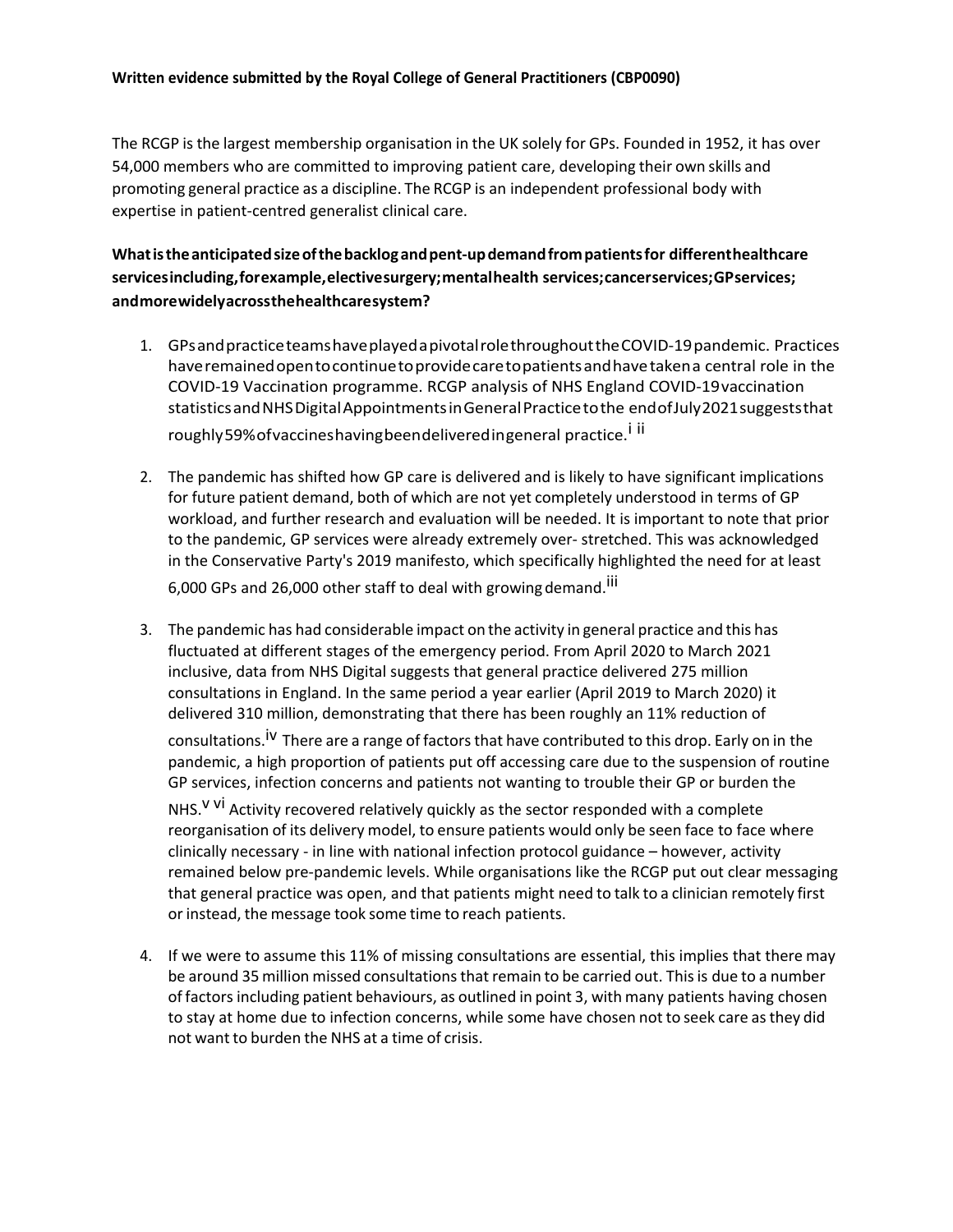5. Comparing referral rates between mid-March 2020, when the first lockdown was implemented, and January 2021 with referral rates in the same period 12 months earlier (March 2019 to January 2020), suggests that referral numbers were approximately a third lower for this period than usual. <sup>Vii</sup> There are a range of factors behind this drop, including the reduction in consultations overall as explored above. Feedback from our members also suggests that some GPs may have been less likely to make non-urgent referrals where lists were closed or too long in secondary care, so other options were explored in the interim to ensure patients got the care they need. This leads us to believe that general practice is caring for a number of patients currently, who would otherwise have moved on in the system for specialist treatment. There will also be a proportion of patients who may not yet be known to the health service, because they haven't accessed care yet, but whom may still need a referral to specialist care in the future, however the numbers are unknown. Data from the Health Foundation shows that 6

million fewer patients started treatment pathways in 2020 than in 2019. <sup>Viii</sup> While some of these patients will have come forward for treatment since January 2021, others will not have done so, meaning there will be some demand which has yet to enter the system, the scale of which will not be clear for some time.

- 6. Looking at annual rates of referral per person, this data suggests that over a 12-month period there were over 300,000 fewer 2-week referrals, 230,000 fewer urgent referrals and 4.9 million fewer routine referrals. In all, about 5.44 million fewer referrals. <sup>IX</sup> If all these referrals need to be caught up on, over a year this would mean general practice making an additional 100,000 referrals per week, on top of the usual 300,000 per week.
- 7. On top of this, GP services are managing care for those on waiting lists for secondary care. As of August 2021, 5.6 million people were waiting for elective care and 1.3 million people were waiting for diagnostics.<sup>X</sup> This additional workload from secondary care isn't static and continues to grow, putting even further pressure on general practice. It's very likely that with GP services dealing with 18 months of backlog, in addition to ongoing, appointments as usual and any workload that is added on as a result of the winter months, general practice will be pushed beyond its breaking point if the workload and workforce pressures are not urgently addressed.

# **WhatcapacityisavailablewithintheNHStodealwiththecurrentbacklog?Towhat extentarethe requiredresourcesinplace,includingtherightnumberofstaffwiththe rightskills mix,to addressthe backlog?**

- 8. It's essential to reiterate that even prior to the COVID-19 pandemic, and therefore prior to the 18-month backlog that primary care is currently managing, the GP workforce was depleted.
- 9. Targets to deliver more GPs continue to be drastically missed. We simply do not have enough GPsto meet the needs of a growing and ageing population, with increasingly complex needs, on top of managing the fallout from the pandemic. This includes increasing numbers of people experiencing 'long COVID' and mental health issues.<sup>Xi</sup>
- 10. A high number of GPs are quitting the profession and we expect this problem to be exacerbated by the pandemic. A recent RCGP survey found that 34% of GPs expect to leave the profession within 5 years, <sup>xii</sup> which could lead to the loss of over 14,000GPs to the workforce.<sup>Xiii</sup>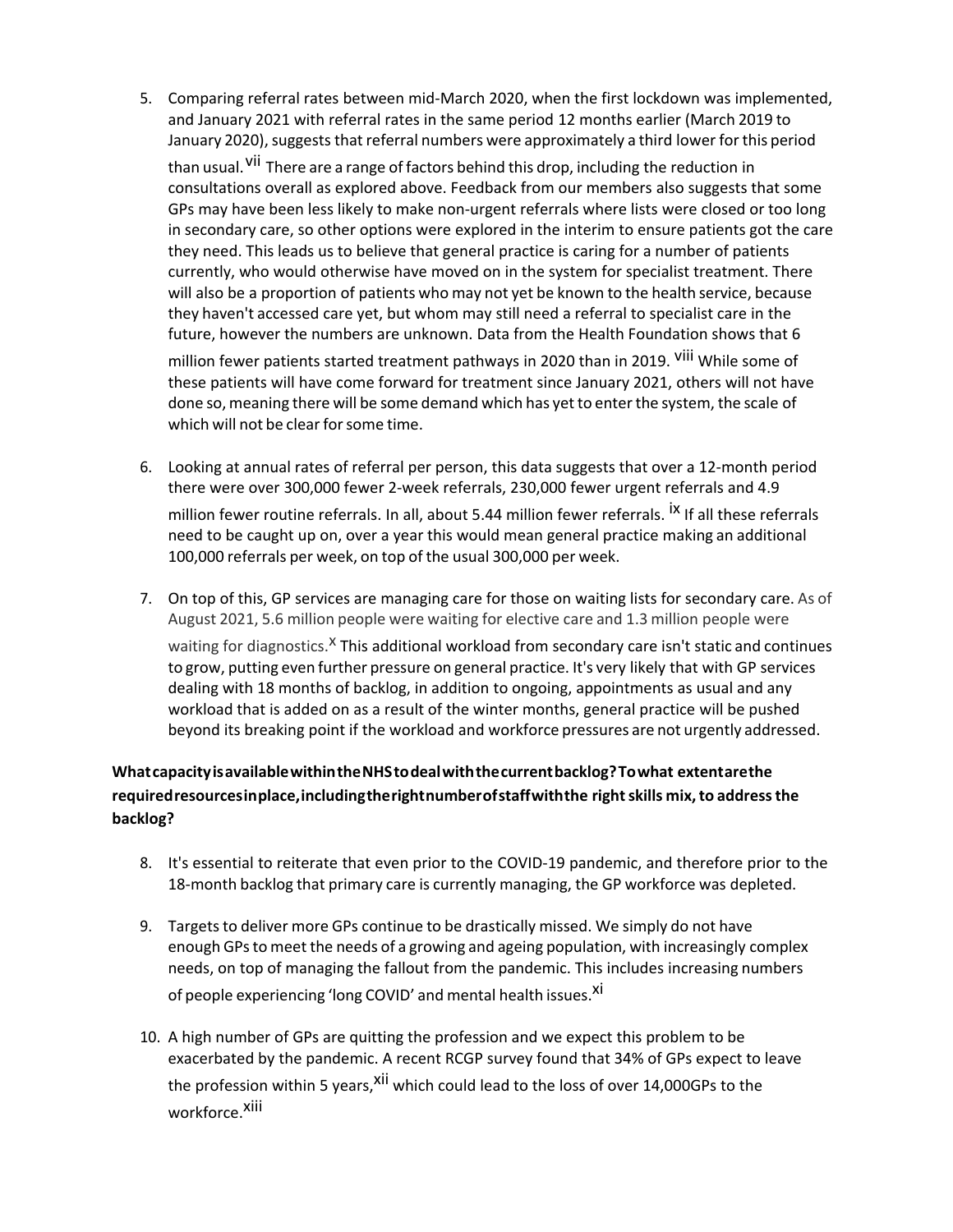- 11. NHS Digital has been keeping track of the GP workforce in England since September 2015. Despite commitments from the Government, GP workforce has declined – the number of qualified full time equivalent (FTE) GPs in England now stands at approximately 27,900. This is more than 1,500 (5.2%) fewer than in 2015. $XIV$
- 12. NHS Digital workforce data records are based on hours worked, 1 full time equivalent (FTE) being equivalent to 37.5 hours, and this does not tell us how much of this is direct clinical time. The GP work life survey shows that relative to the hours worked, GPs are delivering fewer

clinical sessions now than in the past.<sup>XV</sup> This suggests that resource is being taken away from clinical sessions to do administrative work. This means that the number of sessions available to treat patients is declining at a more rapid pace than the FTE measure in hours implies. Set

against this shrinking workforce, the population of England has grown about 4% since 2015.<sup>XVI</sup> As a result, there is now one FTE GP per 2,045 patients, this is an increase of 182, or 9.7% in six years.<sup>XVII</sup> It is likely that overall demand is being further exacerbated by the ageing population too.

13. As well as additional GPs, many more staff in the wider practice are urgently needed in order to help relieve workload pressures, and provide the most appropriate patient care. This includes nurses, as well as other key staff such as Pharmacists, Physiotherapists, Physician Associates, Mental Health Therapists and Social Prescribing Link Workers. The Government has rightly committed to delivering 26,000 additional clinical staff through primary care networks by 2024, although nurses cannot be recruited through this scheme

- who are also in major shortage. Based on NHS Digital data, we estimate that approximately

8,400 staff have been recruited through PCNs between March 2019 and June 2021.<sup>XVIII</sup> This increase in numbers is very welcome, but it falls short of providing the additional support general practice needs now, and the PCN funding scheme places unhelpful and arbitrary barriers on which staff can be recruited. Additionally, these staff cannot replace GPs. Rather they complement GPs, working with them to support patients, and proving skills within their own scope of practice.

- 14. In short, we did not have the required resources, particularly sufficient staff with the right skills mix, to address healthcare requirements prior to the pandemic, let alone in 2021 with an increased population, the ongoing Coronavirus pandemic and an 18-month backlog.
- 15. However, it'simportant that we emphasise it is not just about numbers, it's essential that primary care staff are equipped to do more through the provision of sufficient training, actions to boost morale and actively valuing their contributions to public health. Despite remaining open throughout the pandemic and continuing to deal with unsustainable workload in addition to understaffed practices, GPs have been subject to significant critique in the media and by the public. Front pages are damaging to hardworking GPs and this has a knock-on effect on staff morale. It is impossible to separate morale with dealing with the current backlog as a valued, respected workforce will always be willing to do more, when compared to an overworked, understaffed workforce that continue to be heavily criticised.
- 16. It must also be noted that introducing additional staff to general practice is not an instantready solution. Staff joining general practice for the first time will need training and support to integrate effectively into general practice. This is particularly important for many of the new roles funded through Primary Care Networks (PCNs), as staff in these roles may not have other people with experience of doing that job to turn to for advice and support. Inevitably, this means it is experienced GPs, nurses and other

practice staff who must find the time to support new staff entering the practice, at a time when they are already under unprecedented pressure. It is therefore vital that PCNs are properly resourced to provide this training and support, so that new roles can rapidly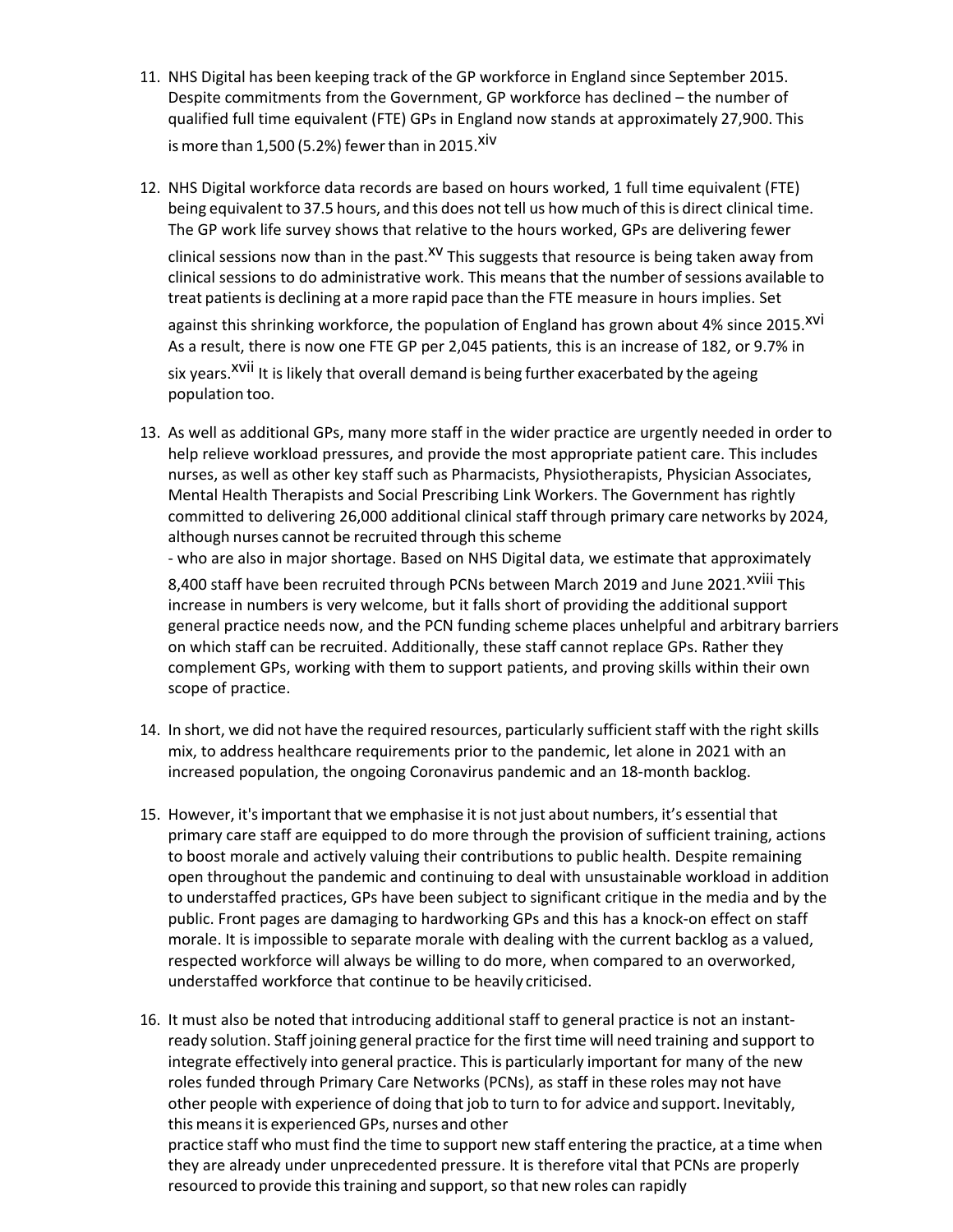begin to add value and support patients, including those being treated in primary care, and those being supported while on waiting lists elsewhere in the system.

## **HowmighttheorganisationandworkoftheNHSandcareservicesbereformedin ordertoeffectively dealwiththebacklog,intheshort-term,medium-term,andlong- term?**

- 17. To address staffing shortages in general practice over the long to medium-term, we are calling on the government to implement the key recommendations outlined in our action plan for general practice - General Practice in Crisis: An Action Plan for Recovery.<sup>xix</sup>
- 18. The Government must ramp-up efforts to deliver the 2019 Conservative manifesto target of 6,000 more FTE GPs before 2024 by:
	- o Establishing an independent and authoritative NHS workforce planning body,to ensure that the healthcare system has the workforce it needs to meet growing demand and tackle health inequalities.
	- o Allocating sufficient recurring funding for GP training in Health Education England's budget for at least 4,000 GPs per year, expanding towards 5,000 as soon as possible, to enable longer-term planning of training activity.
	- $\circ$  Developing a new GP retention strategy, reviewing, and revamping local and national retention schemes and approaches (for example by supporting agile working) and expanding access so that all GPs can be supported to remain in the workforce.
	- o Invest in high-quality professional development opportunities for GPs through local 'training hubs' and provide back-fill funding for their development time.
- 19. A system-wide programme to eradicate unnecessary general practice workload by 2024 must be undertaken, to allow GPs more time to care and prevent GP burnout. Thisshould include:
	- $\circ$  Implementing light-touch and risk-based regulatory models, reducing paperwork, and reporting requirements, enabling GPsto focus on delivering patient care.
	- $\circ$  Overhauling contractual requirements, such as QOF, in order to focus on high trust approaches to assuring high-quality care, with low administrative requirements.
	- $\circ$  Moving ahead with long overdue regulatory changes to allow more staff in the wider practice team to prescribe medications or sign fit notes for patients under their care, where this fits within their areas of competence.
	- o Preventing workload being shifted from one part of the NHS to another unnecessarily. This needs to include improving communication and data flows between primary and secondary care, so that IT systems in one part of the NHS can talk toanother.
- 20. At least 26,000 other members of staff must be recruited and properly integrated into the general practice workforce by 2024 by:
	- $\circ$  Improving the flexibility of the additional roles reimbursement scheme (ARRS) to facilitate employment across Primary Care Networks (PCNs) and increase support for proper integration of staff across practices.
	- $\circ$  Providing resources for adequate supervision and mentoring of new practice staff.
	- o Improving access to structured training and induction programmes for these additional roles in general practice, drawing on the success of programmes such as 'Clinical Pharmacistsin General Practice'.
	- o Significant improvements should be made to support delivery of the New to Practice Scheme fornurses.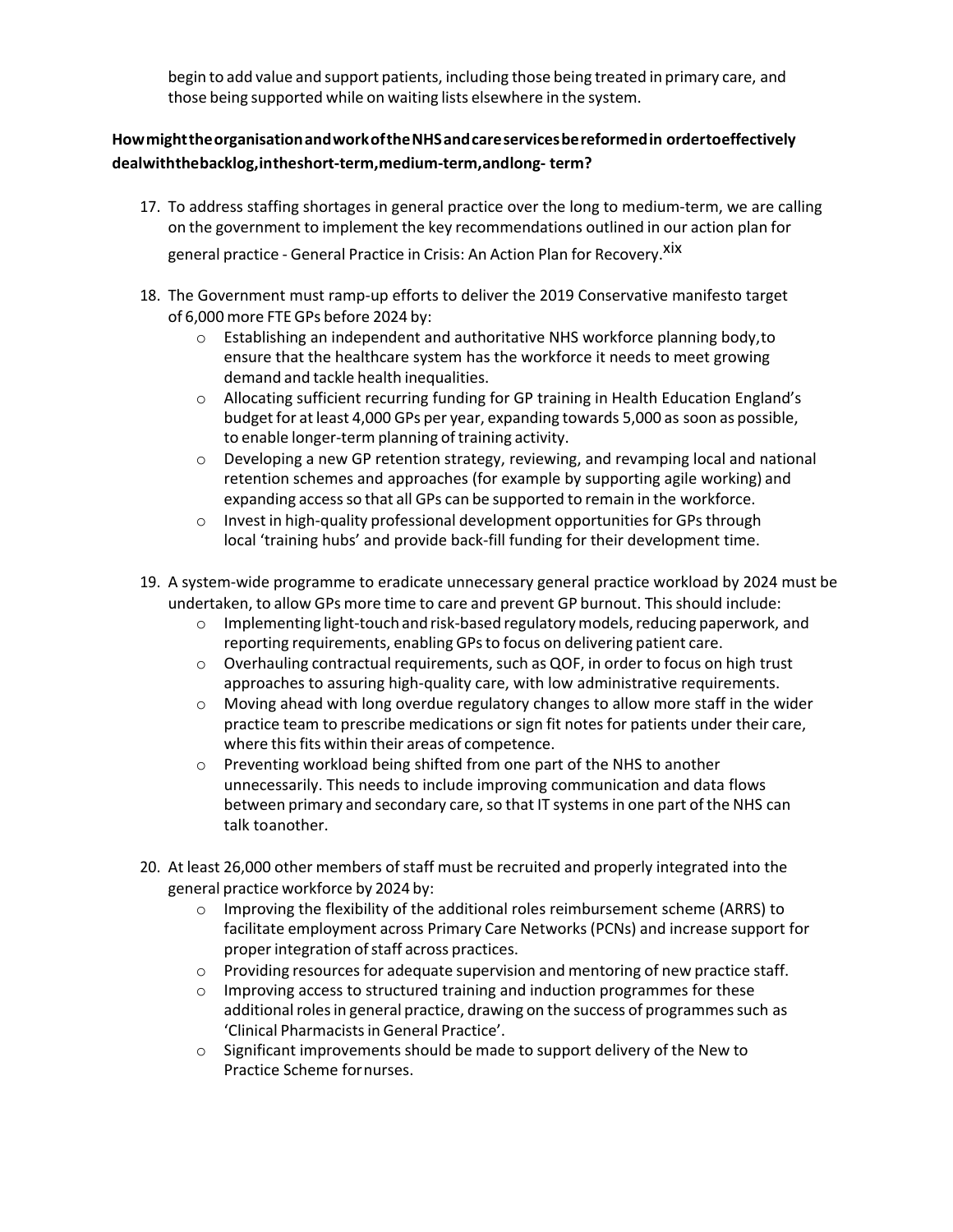21. In order to effectively deal with the backlog in the short-term, it is essential that the resource, workload and workforce gap is addressed where possible, with urgency.

**Howmuchfinancialinvestmentwillbeneededtotacklethebacklogovertheshort, medium,andlongterm;andhowshouldsuchinvestmentbedistributed?Towhat extentisthefinancialinvestment receivedtodateadequatetomanagethebacklog?**

- 22. **Investment in training more staff:** In order to ensure GP services are well-staffed and resourced, the government must allocate sufficient funding for GP training in Health Education England's(HEE) budget for at least 4,000 GPs per year, estimated to cost £181 million per year. The following must therefore be considered:
	- $\circ$  Further expansion of the GP training capacity to 5,000 places per year, a sustainable funding settlement for undergraduate GP education, expansions of programmes to train more GPs in under-doctored areas and investment in education and training for

the wider practice team, would take this total to £255 million peryear.<sup>XX</sup>

- o While the Comprehensive Spending Review 2020 delivered a one-off budget uplift of £260 million for HEE, this was to cover all commitments (not just general practice), and as a single-year settlement, did not provide certainty to enable long- term planning. It is therefore vital that a sufficient, recurrent settlement is reached, which will enable a sustainable recovery of training capacity post- pandemic.
- 23. **Inadditiontotrainingthefutureworkforce,fundingmustalsobeprovidedtosupport GPsto remain in practice for aslong as possible:** Wearecallingonthegovernmentto:
	- $\circ$  Review national retention strategies to ensure that they are flexible and meet the needs of a wide range of GPs, to keep as many GPs as possible in the workforce over the next fewyears.
	- o Ensure funding for retention is ringfenced, rather than drawn from baseline funding, in order to prevent a "post-code lottery" in support. As of June 2021, 19 Clinical Commissioning Groups were not supporting any GPs through thenational retention scheme, while 18 CCGs had at least ten retainers.
	- $\circ$  Provide additional funding within that ring-fence, to underpin an expanded retention strategy. The current national retention scheme supports around 600 GPs to remain in the workforce part-time, yet 14,000 GPs may be at risk of leaving the workforce within the next five years (or 2,800 a year) as found in our survey data outlined above. The current level of support could be provided annually to 2,800 GPs at a cost £56 million, while a broader, more flexible scheme could potentially support more GPs.
	- $\circ$  A comprehensive, state-backed occupational health service would support GPs and their teams to continue working while protecting their health as general practice recovers from the pandemic. We estimate this would cost £10 million per year
- 24. While we recognise that clearing the backlogs in elective care, diagnostics, cancer and other specialist areas requires investment, GPs are also being asked to do more, and this must be properly resourced. Good general practice can address health problems before they become urgent, which is better for patients, reduces pressures on secondary services and is more cost effective. But without proper support and funding, thisservice will not be able to deliver.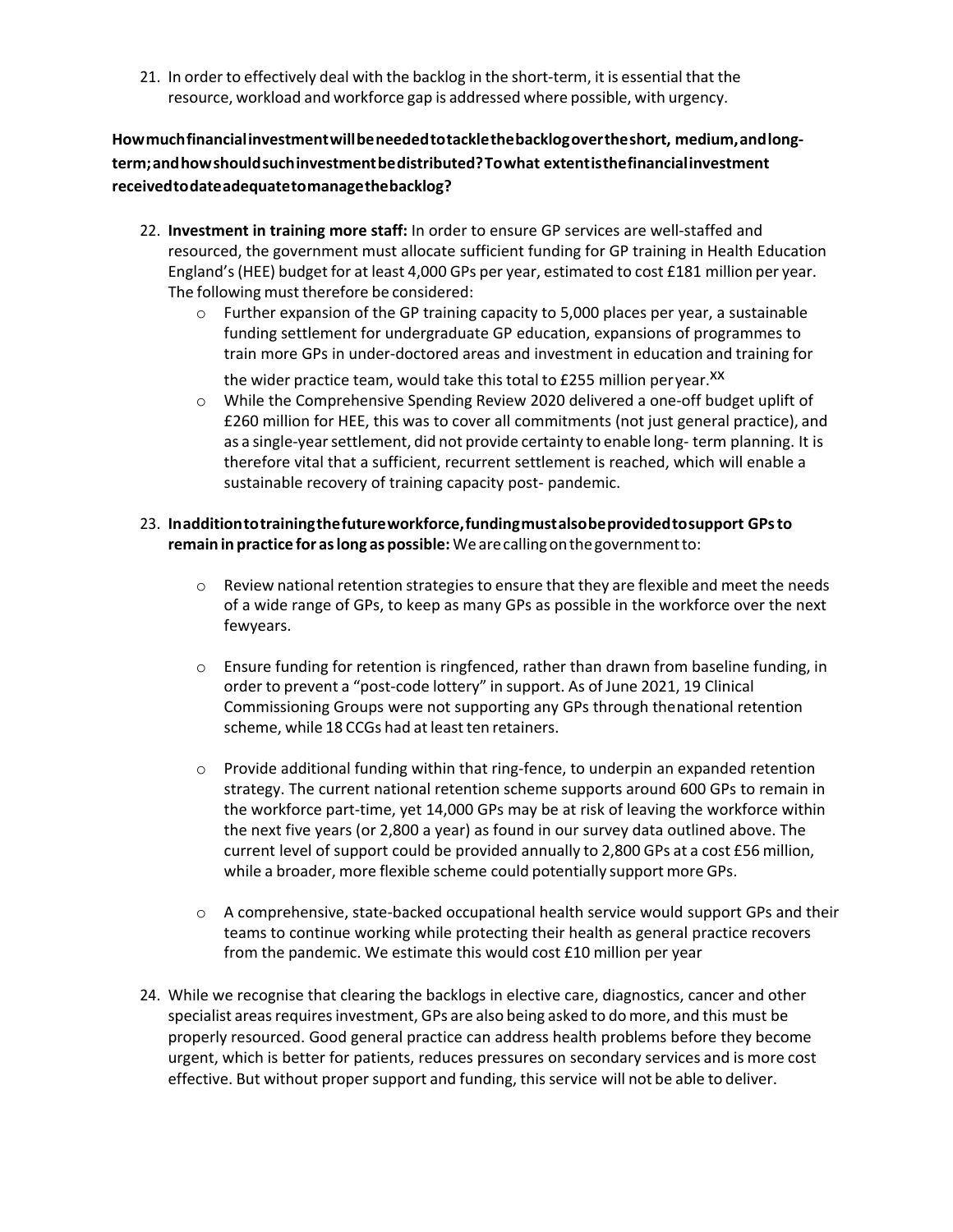- 25. **Investment for better infrastructure:** The RCGP has consistently called for increased investment in digital infrastructure within general practice over the last few years - as outlined in our Digital Technology Roadmap published in 2019. XXI The need for this has become even more pressing in the light of the pandemic and seems to have been well received by patients as data suggests the vast majority of the public have had positive experiences of the increased use of technology for health during the COVID-19 pandemic.<sup>XXII</sup> High speed internet access, modern hardware and up to date software, accessto laptops and remote log ins(particularly for locum staff), are therefore critical to ensuring GPs can continue to provide high-quality care for patients, many of which have appreciated the convenience of being able to access remote consultations. Further research, evaluation and support to practices must also be conducted about triage models and how to implement a system that works for practices and their patient population. Thisshould include supporting shared decision-making between a patient and practice staff about the mode of consultation. XXIII
- 26. According to a recent RCGP survey, at least a third of GP premises are not fit for purpose, 90%

of which are not able to accommodate the expanding staff team,<sup>xxiv</sup> and practice teams do not have adequate digital toolsto deliver high-quality patient care. In order to effectively tackle the backlog, we are calling on the government to ensure infrastructure within general practice is fit for purpose by 2024. To allow GPs todeliver care, in a safe way using reliable technology, the government must:

- $\circ$  Invest £1 billion to make general practice premises fit for purpose including sufficient space to accommodate expanded multidisciplinary teams, and deliver digitallyenabled remotecare.
- $\circ$  Ensure GPs and wider teams have access to the tools, training, guidance and support in routinely using digital tools in their practice.

## **What positive lessons can be learnt from how healthcare services have been redesignedduringthe pandemic?HowcouldthissupportthefutureworkoftheNHS and care services?**

27. Requirements around administration were significantly eased in general practice during the COVID-19 pandemic, allowing GPs and practice staff more time to focus on patients. Practices were also given the freedom to trial new methods of working with an additional understanding that these methods may or may not work. Introducing this permissive environment to innovate had a positive impact on practices and created incentives for further innovation, resulting in better ways of working for both staff members and patients. Some of the points outlined below form part of the key findings from the RCGP's report, General practice in the post Covid world, published in July 2020.<sup>XXV</sup>

### **28. The burden ofbureaucracy**

- $\circ$  The beginning of the pandemic saw a pause on all administrative tasks that were not immediately necessary, to enable GPs to prioritise clinical needs of patients while changing practice in light of COVID19. As we moved away from the initial stages of the pandemic, some necessary bureaucracy has rightly resumed. However, as we work to address the backlog of care, the need to reduce unnecessary administrative demands is more important than ever.
- o DHSC and NHSE commissioned a review of bureaucracy for GPs as part of a commitment in the 2020 GP contract. This review had a limited focus on work already happening to reduce some centrally driven processes but has done nothing to address the underlying causes of an overly bureaucratic system.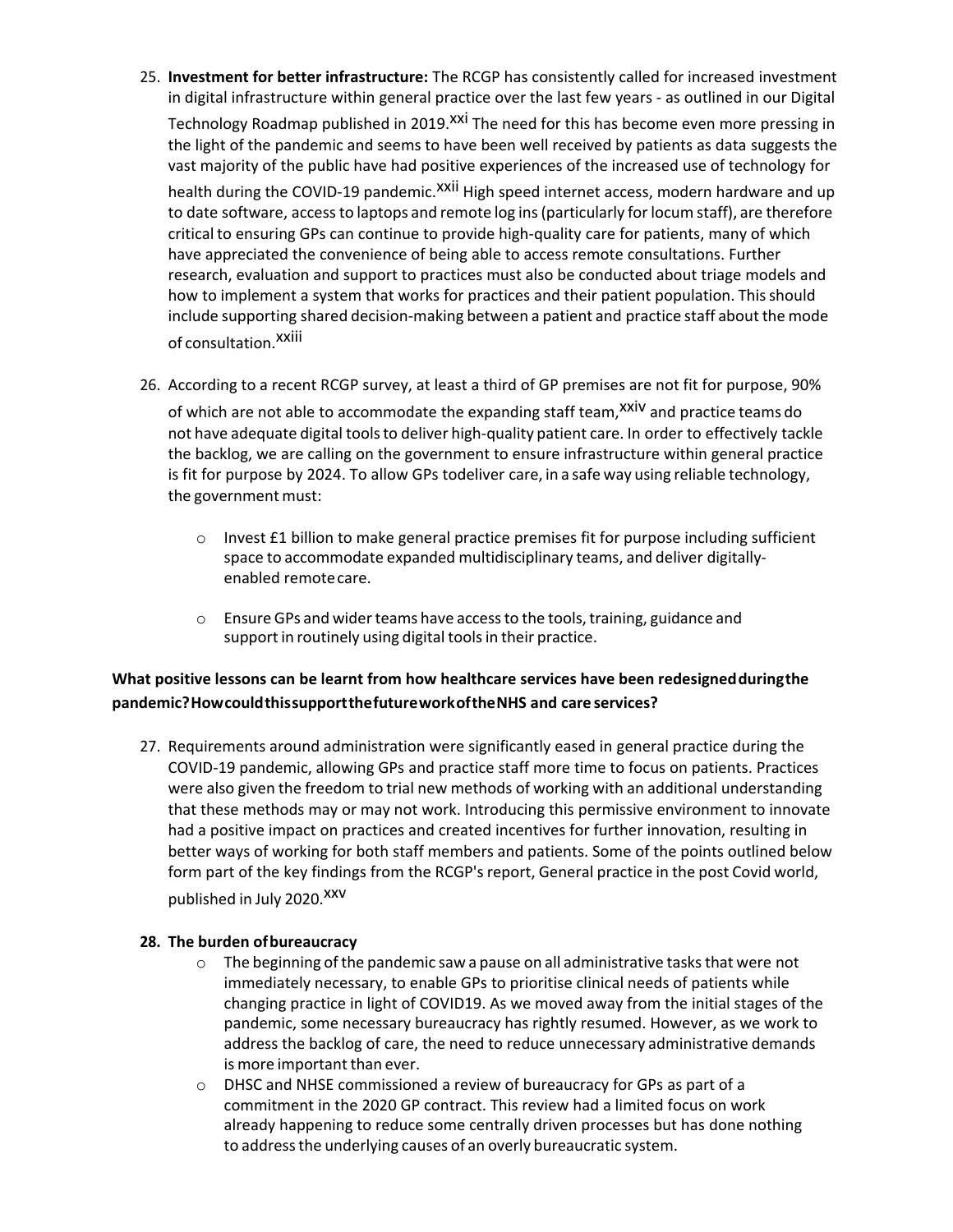- o Government and NHSE must undertake longer term national programmesto eradicate unnecessary general practice workload at all levels.
	- Implement light-touch and risk-based regulatory models, and reduce paperwork and reporting requirements, enabling GPs to focus on delivering patientcare.
	- Overhaul contractual requirements, particularly QOF in England, in order to focus on high trust approaches to assuring high-quality care, with low administrative requirements.
	- Move ahead with long overdue regulatory changes to allow more staff in the wider practice team to prescribe medications or sign fit notes for patients under their care, where this fits within their areas of competence.
- $\circ$  Work is also needed to prevent workload being shifted from one part of the NHS to another unnecessarily. This needs to include improving communication and data flows between primary and secondary care, so that IT systems in one part of the NHS can talk to another.
- o There must be a clear commitment that all clinical activities prescribed through national orlocal guidance, orin contractual terms, are evidence-based and benefit patients.

### **29. NHS and local authorityvolunteers**

 $\circ$  A good example of redesigned healthcare services resulting in positive lessons during the pandemic is the new cohort of NHS and local authority volunteers that were recruited to provide support for patients on shielded lists as well as other vulnerable groups, e.g. elderly and housebound people. Volunteers have helped vulnerable patients who have had to self-isolate at home with shopping, collecting and delivering prescribed medicines and by providing emotional support and much needed social contact over the phone or online. In this way, primary care has played a vital role in and

mitigating the potentially damaging risk of increased social isolation duringlockdown.<sup>XXVI</sup>

 $\circ$  Aplan is needed for how we better support and find new opportunities for local healthand care volunteersto contribute totheir communities.

#### **30. Innovation in generalpractice**

o General practice is hugely innovative and GPs are continually looking at ways to improve efficiencies and patient care, despite extremely challenging time and resource pressures. One example of this is the work that many practices carried out to support

those who are homeless during the pandemic.<sup>XXVII</sup> Although this work is not currently resourced properly in general practice, many practices found innovative ways to ensure people could access care, regardless of their living situation. Thistype of activity should be better supported looking forwards.

#### **31. Remote and digitally enabled patient care**

 $\circ$  Remote and digitally enabled patient care have been important elements of general practice for some time, but they were rapidly expanded at the outset of the pandemic to protect patients, their carers and healthcare staff from risks of infection. Alongside the widespread use of remote consultations, new models for 'triage' including digital platforms were rapidly rolled out to support screening patients for potential COVID-19 symptoms, to triage patients' needs, and to determine how, and by whom, these can best be met. These formed a key part of the 'total triage' model that was set out in national guidance for general practice and adopted across the country, which also included telephone and other methods for screening and signposting patients.<sup>XXVIII</sup>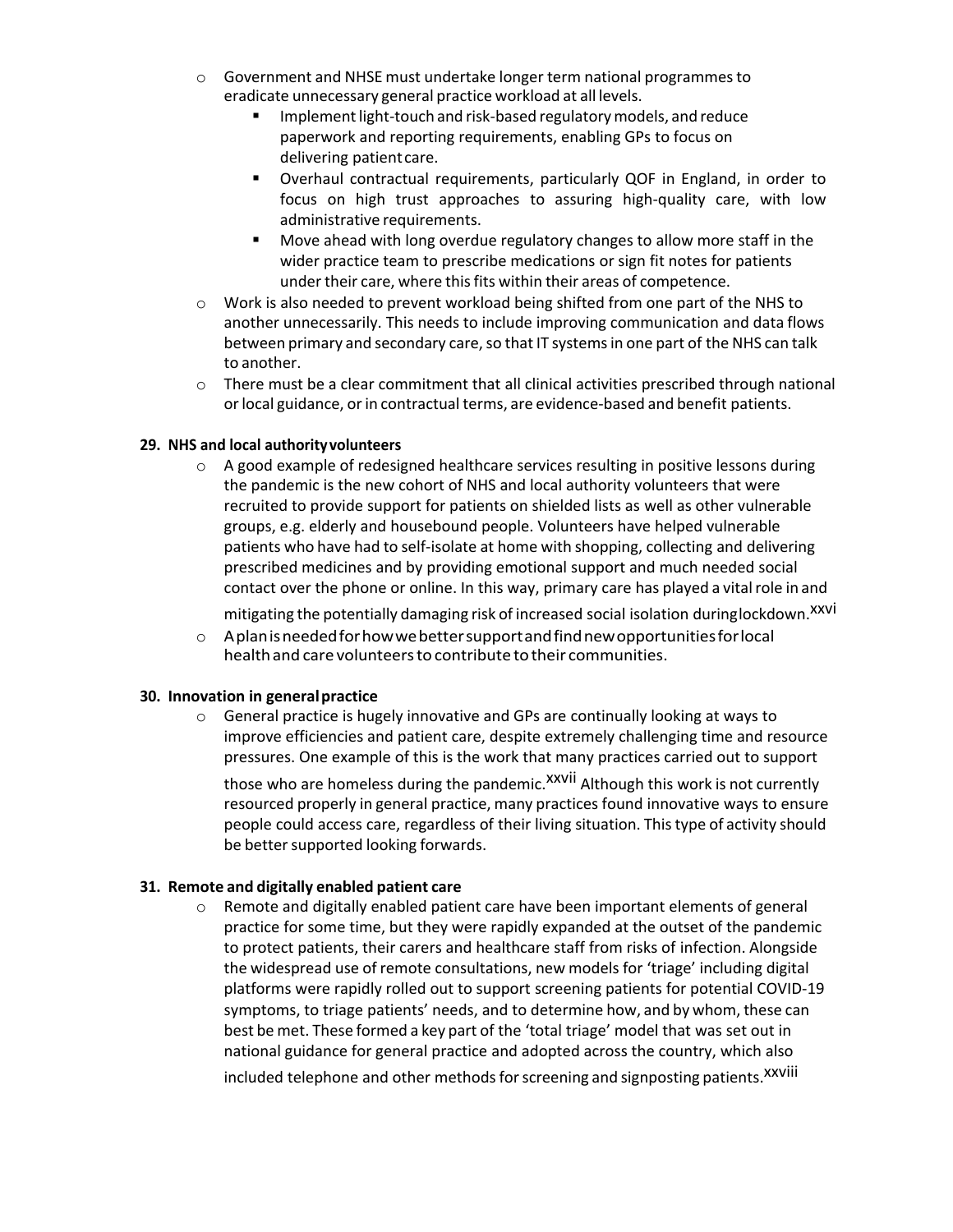$\circ$  Remote consultations will remain an important way of delivering general practice services in the future, both as we continue to manage COVID-19 and more generally, but as we look beyond the pandemic, we expect a rebalancing between face-to-face and remote consultations. Face-to-face appointments will always remain a major element of general practice, and remote consultations will continue to be delivered where appropriate and useful. Given the speed and scale at which new systems were implemented in some areas to deal with COVID-19, there have understandably been some kinks that need to be worked out. Further research, evaluation and support to practices must also be conducted about triage models and how to implement a system that worksfor practices and their patient population. This should include supporting shared decision-making between a patient and

practice staff about the mode of consultation. Xxix

## **Howeffectivelyhasthe111call-firstsystemforA&EDepartmentsbeen?Whatcanbe done to improve this?**

- 32. A key component of the Covid-19 Response Service is the COVID-19 Clinical Assessment Service (CCAS). The CCAS offers a clinical review to the assessment of patients presenting with Covid-19 symptoms following their use of NHS111.<sup>XXX</sup>
- 33. GP's are required to deliver this service and must provide 1 in 500 slots for calls from 111 to book in to. Though this works well for the system to spread workload, in an attempt to reduce pressures on A&E, this has added further workload for GPs and therefore additional pressure on primary care to deliver care on behalf of secondary care services.
- 34. Though one of the cohorts targeted for recruitment to CCAS were retired GPs, according to data from NHS Digital, only 35% of the CCAS GP workforce was aged 60 or above and some of these were still active in the NHS GP workforce. The data also shows that between March 2020 and March 2021, 581 GPs involved with CCAS were already working in general practices and continued to work in their practices, delivering substituted or additional hours for CCAS. 114 other GPs were also based in hospitals, such as within A&E departments, while 406 GPs working for CCAS can also be seen to have been working in other community-based settings such as

walk-in centres, out-of- hours services or other specialist provision.<sup>XXXI</sup>

35. It is difficult to determine how effective the 111 call-first system has been for A&E Departments, as although we understand an evaluation into the pilots has been carried out, it is yet to be published. We are calling on NHSEI to publish thisresearch in order to better understand how effective the 111 call-first system has been.

## **WhatcantheDepartmentofHealth&SocialCare,nationalbodiesandlocalsystemsdo to facilitate innovation asservices evolve to meet emerging challenges?**

- 36. According to a recent RCGP survey, at least a third of GP premises are not fit for purpose, 90% of which are not able to accommodate the expanding staff team, and practice teams do not have adequate digital tools to deliver high-quality patient care.<sup>XXXII</sup> We are calling on the government to ensure infrastructure within general practice is fit for purpose by 2024, to allow GPs to deliver care, in a safe way using reliable technology by:
	- $\circ$  Investing £1 billion to make general practice premises fit for purpose including sufficient space to accommodate expanded multidisciplinary teams, and deliver digitally-enabled remotecare.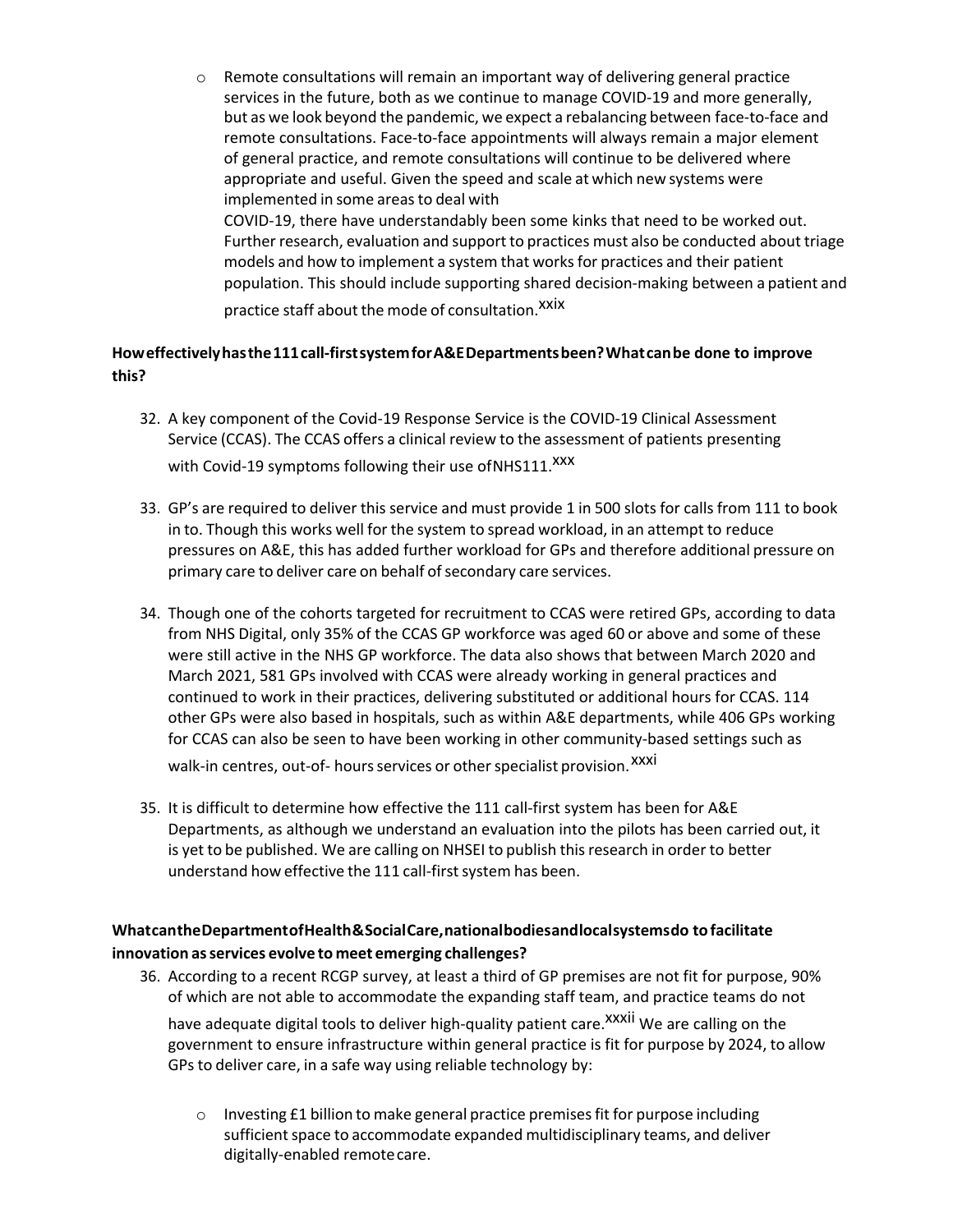- o Ensuring GPs and wider teams have accessto the tools,training, guidance and support in routinely using digital tools in their practice.
- 37. General practice is hugely innovative and GPs are continually looking at ways to improve efficiencies and patient care, despite extremely challenging time and resource pressures. One example of this is the work that many practices carried out to support those who are homeless during the pandemic.<sup>XXXiii</sup> Although this work is not currentlyresourced properly in general practice, many practices found innovative ways to ensure people could access care, regardless of their living situation. This type of activity should be better supported looking forwards.

## **Towhatextentislong-covidcontributingtothebacklogofhealthcareservices?How can individuals suffering from long-covid be bettersupported?**

- 38. Dealing with health-related issues relating to the COVID-19 pandemic has very much shifted from being primarily secondary care focused to more people being unwell in the community, with those in primary care, particularly GP's, responsible for managing patients experiencing theseissues.
- 39. Data from the Office of National Statistics (ONS) shows that there are increasing numbers of patients with disease lasting longer than 12 months, with an estimated 380,000 people with symptoms over 12 months.<sup>xxxiv</sup> These patients will be based in primary care and will go through initial review, investigations, and tests, of which there is an existing mounting back log and waiting times for. Patients will then be referred to a clinic, if there is one, and whilst waiting for the clinic, remain the responsibility of primary care. For context, the waiting times before being seen by a clinic at this stage typically last several weeks, if not months. Patients then remain under primary care through treatment and are discharged back to GPs.
- 40. To addressthe expected challenges associated with long-covid, the RCGP are calling on the government and healthcare systemsto:
	- o Increase investment in community rehabilitation services, and ensure they are integrated across primary, community and secondary care. This will need to include training for rehabilitation workers to upskill practitioners.
	- o Improve direct access for general practice to tests and investigations in the community relating to long-covid, so that practices can better support patients who are showing possible symptoms of post-acute covid.
- 41. Finally, in addition to the existing workload and workforce challenges outlined throughout our response, GPs are also dealing with the pressures of managing health- related issues as a result of long-covid, and the backlog. GP workload has become unsustainable and is having a significant impact on healthcare staff with a recent survey conducted by the RCGP suggesting that just over 60% of GPs have seen their mental health deteriorate significantly in the last

year.<sup>XXXV</sup> The RCGP urge the government to act now, to tackle the workforce and workload challenges in general practice - the nations front door to the NHS - to enable GPs to continue doing what they do best - ensuring high quality care for patients.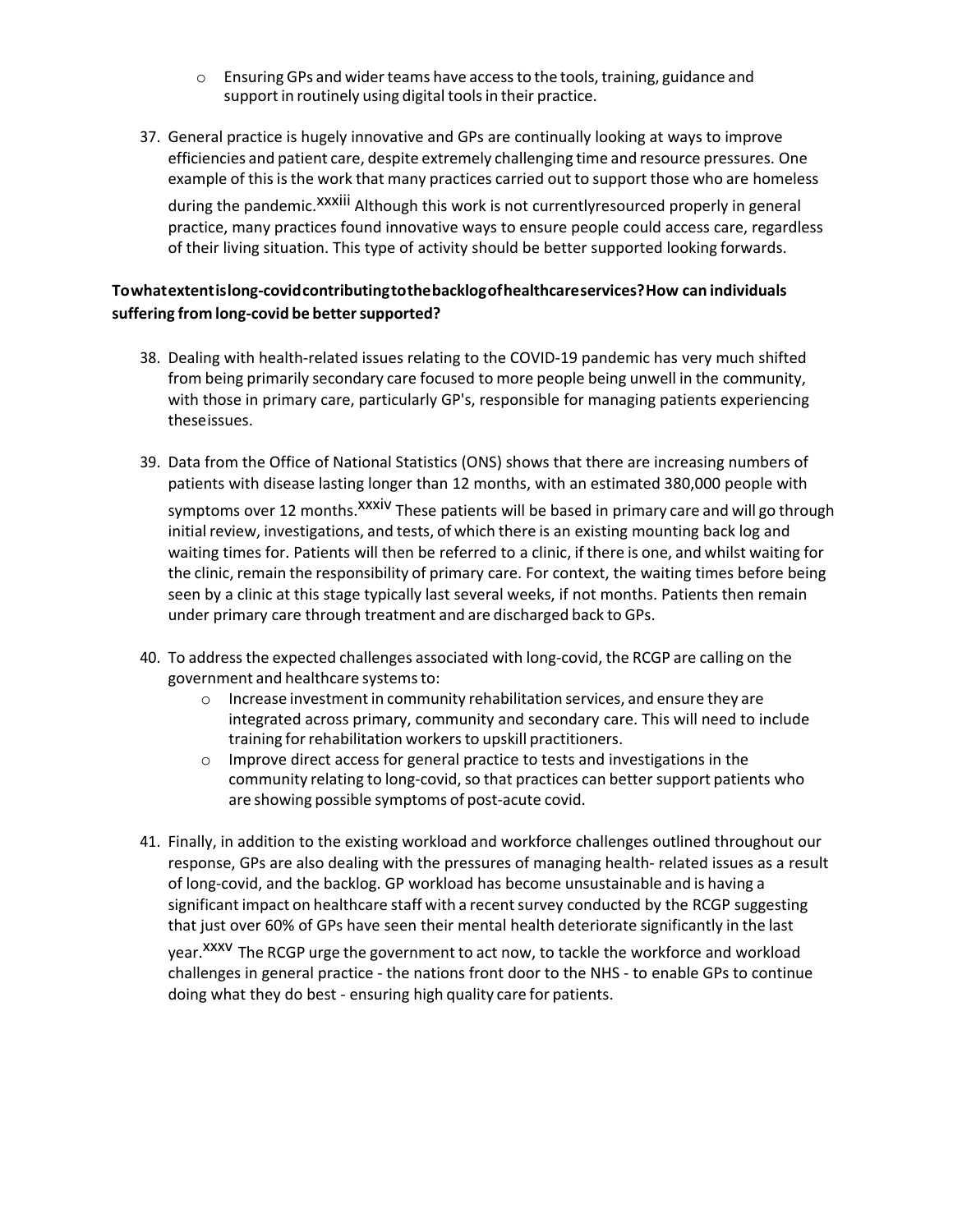### **References**

<sup>i</sup> NHS England (2021). COVID-19 Vaccinations Archive. Available at:

[https://www.england.nhs.uk/statistics/statistical-work-areas/covid-19-vaccinations/covid-](https://www.england.nhs.uk/statistics/statistical-work-areas/covid-19-vaccinations/covid-19-vaccinations-archive/)[19-](https://www.england.nhs.uk/statistics/statistical-work-areas/covid-19-vaccinations/covid-19-vaccinations-archive/) [vaccinations-archive/](https://www.england.nhs.uk/statistics/statistical-work-areas/covid-19-vaccinations/covid-19-vaccinations-archive/)

ii NHS Digital (2021). Appointments in General Practice July 2021. Available at: [https://digital.nhs.uk/data-](https://digital.nhs.uk/data-and-information/publications/statistical/appointments-in-general-practice/july-2021) [and-information/publications/statistical/appointments-in-general](https://digital.nhs.uk/data-and-information/publications/statistical/appointments-in-general-practice/july-2021)[practice/july-2021](https://digital.nhs.uk/data-and-information/publications/statistical/appointments-in-general-practice/july-2021)

iii The Conservative Party (2019). The Conservative and Unionist Party Manifesto 2019. Available at: <https://www.conservatives.com/our-plan>

iv NHS Digital (2021). Appointments in General Practice July 2021. Available at: [https://digital.nhs.uk/data-and-information/publications/statistical/appointments-in](https://digital.nhs.uk/data-and-information/publications/statistical/appointments-in-general-practice/july-2021)[general-](https://digital.nhs.uk/data-and-information/publications/statistical/appointments-in-general-practice/july-2021) [practice/july-2021](https://digital.nhs.uk/data-and-information/publications/statistical/appointments-in-general-practice/july-2021)

v The Patient's Association (2021). Pandemic Patient Experience II: Staying away fromcare? Available at: [https://www.patients-association.org.uk/blog/pandemic-patient-experience-ii-staying-away-from-](https://www.patients-association.org.uk/blog/pandemic-patient-experience-ii-staying-away-from-care)

[care](https://www.patients-association.org.uk/blog/pandemic-patient-experience-ii-staying-away-from-care) <sup>vi</sup> GP Online (2020). Millions of patients 'avoiding calls to GP' during COVID-19 pandemic. Available at: [https://www.gponline.com/millions-patients-avoiding-calls-gp-during-covid-19](https://www.gponline.com/millions-patients-avoiding-calls-gp-during-covid-19-pandemic/article/1681384) [pandemic/article/1681384](https://www.gponline.com/millions-patients-avoiding-calls-gp-during-covid-19-pandemic/article/1681384)

vii The Health Foundation (2021). Use of primary care during the COVID-19 pandemic: May 2021 update. Available at: [https://www.health.org.uk/news-and-comment/charts-and-infographics/use-of](https://www.health.org.uk/news-and-comment/charts-and-infographics/use-of-primary-care-during-the-covid-19-pandemic-may-2021)[primary-](https://www.health.org.uk/news-and-comment/charts-and-infographics/use-of-primary-care-during-the-covid-19-pandemic-may-2021) [care-during-the-covid-19-pandemic-may-2021](https://www.health.org.uk/news-and-comment/charts-and-infographics/use-of-primary-care-during-the-covid-19-pandemic-may-2021)

viii The Health Foundation (2021). Longer waits, missing patients and catching up. Available at: [https://www.health.org.uk/news-and-comment/charts-and-infographics/how-is-elective-care](https://www.health.org.uk/news-and-comment/charts-and-infographics/how-is-elective-care-coping-with-the-continuing-impact-of-covid-19)[coping-](https://www.health.org.uk/news-and-comment/charts-and-infographics/how-is-elective-care-coping-with-the-continuing-impact-of-covid-19) [with-the-continuing-impact-of-covid-19](https://www.health.org.uk/news-and-comment/charts-and-infographics/how-is-elective-care-coping-with-the-continuing-impact-of-covid-19)

ix The Health Foundation (2021). Use of primary care during the COVID-19 pandemic: May 2021 update. Available at: [https://www.health.org.uk/news-and-comment/charts-and-infographics/use-of](https://www.health.org.uk/news-and-comment/charts-and-infographics/use-of-primary-care-during-the-covid-19-pandemic-may-2021)[primary-](https://www.health.org.uk/news-and-comment/charts-and-infographics/use-of-primary-care-during-the-covid-19-pandemic-may-2021) [care-during-the-covid-19-pandemic-may-2021](https://www.health.org.uk/news-and-comment/charts-and-infographics/use-of-primary-care-during-the-covid-19-pandemic-may-2021)

x NHS Providers (2021). Activity tracker. Available at: [https://nhsproviders.org/nhs](https://nhsproviders.org/nhs-activity-tracker/september-2021)[activity-](https://nhsproviders.org/nhs-activity-tracker/september-2021) [tracker/september-2021](https://nhsproviders.org/nhs-activity-tracker/september-2021)

xi RCGP (2021). General Practice in Crisis: An Action Plan for Recovery (England). Available at: <https://www.rcgp.org.uk/-/media/Files/Policy/gp-crisis-action-plan.ashx?la=en>

xii RCGP survey of 1,281 GPs in England, in field March 7th to April 8th 2021.

xiii RCGP (2021). General Practice in Crisis: An Action Plan for Recovery (England). Available at: <https://www.rcgp.org.uk/-/media/Files/Policy/gp-crisis-action-plan.ashx?la=en>

xiv NHS Digital (2021). General Practice Workforce - 30 June 2021. Available at: [https://digital.nhs.uk/data-and-information/publications/statistical/general-and-personal](https://digital.nhs.uk/data-and-information/publications/statistical/general-and-personal-medical-services/30-june-2021)[medical-](https://digital.nhs.uk/data-and-information/publications/statistical/general-and-personal-medical-services/30-june-2021) [services/30-june-2021](https://digital.nhs.uk/data-and-information/publications/statistical/general-and-personal-medical-services/30-june-2021)

xv PRU Comm, the National Institute for Health Research (2020). Tenth GP Worklife Survey. Available at: [https://prucomm.ac.uk/assets/uploads/Tenth\\_GPWLS\\_2019\\_Final\\_version\\_post-](https://prucomm.ac.uk/assets/uploads/Tenth_GPWLS_2019_Final_version_post-review_corrected_1.pdf)

[review\\_corrected\\_1.pdf](https://prucomm.ac.uk/assets/uploads/Tenth_GPWLS_2019_Final_version_post-review_corrected_1.pdf) <sup>xvi</sup> ONS (2021). Population estimates. Available at:

[https://www.ons.gov.uk/peoplepopulationandcommunity/populationandmigration/populationestimat](https://www.ons.gov.uk/peoplepopulationandcommunity/populationandmigration/populationestimates)

[es](https://www.ons.gov.uk/peoplepopulationandcommunity/populationandmigration/populationestimates) <sup>XVII</sup> ONS (2021). Population projections. Available at:

https://www[.](https://www.ons.gov.uk/peoplepopulationandcommunity/populationandmigration/populationprojections)on[s.g](https://www.ons.gov.uk/peoplepopulationandcommunity/populationandmigration/populationprojections)ov[.](https://www.ons.gov.uk/peoplepopulationandcommunity/populationandmigration/populationprojections)u[k/](https://www.ons.gov.uk/peoplepopulationandcommunity/populationandmigration/populationprojections)peoplepopulationandcommunit[y/](https://www.ons.gov.uk/peoplepopulationandcommunity/populationandmigration/populationprojections)populationandmigratio[n/](https://www.ons.gov.uk/peoplepopulationandcommunity/populationandmigration/populationprojections)populationprojectio

ns <sup>xviii</sup> NHS Digital (2021). Primary Care Network Workforce - 30 June 2021. Available at: [https://digital.nhs.uk/data-and-information/publications/statistical/primary-care-network](https://digital.nhs.uk/data-and-information/publications/statistical/primary-care-network-workforce/30-june-2021)[workforce/30-](https://digital.nhs.uk/data-and-information/publications/statistical/primary-care-network-workforce/30-june-2021) [june-2021](https://digital.nhs.uk/data-and-information/publications/statistical/primary-care-network-workforce/30-june-2021)

xix RCGP (2021). General Practice in Crisis: An Action Plan for Recovery (England). Available at: <https://www.rcgp.org.uk/-/media/Files/Policy/gp-crisis-action-plan.ashx?la=en>

xx RCGP, Submission to Comprehensive Spending Review (September 2020). Available at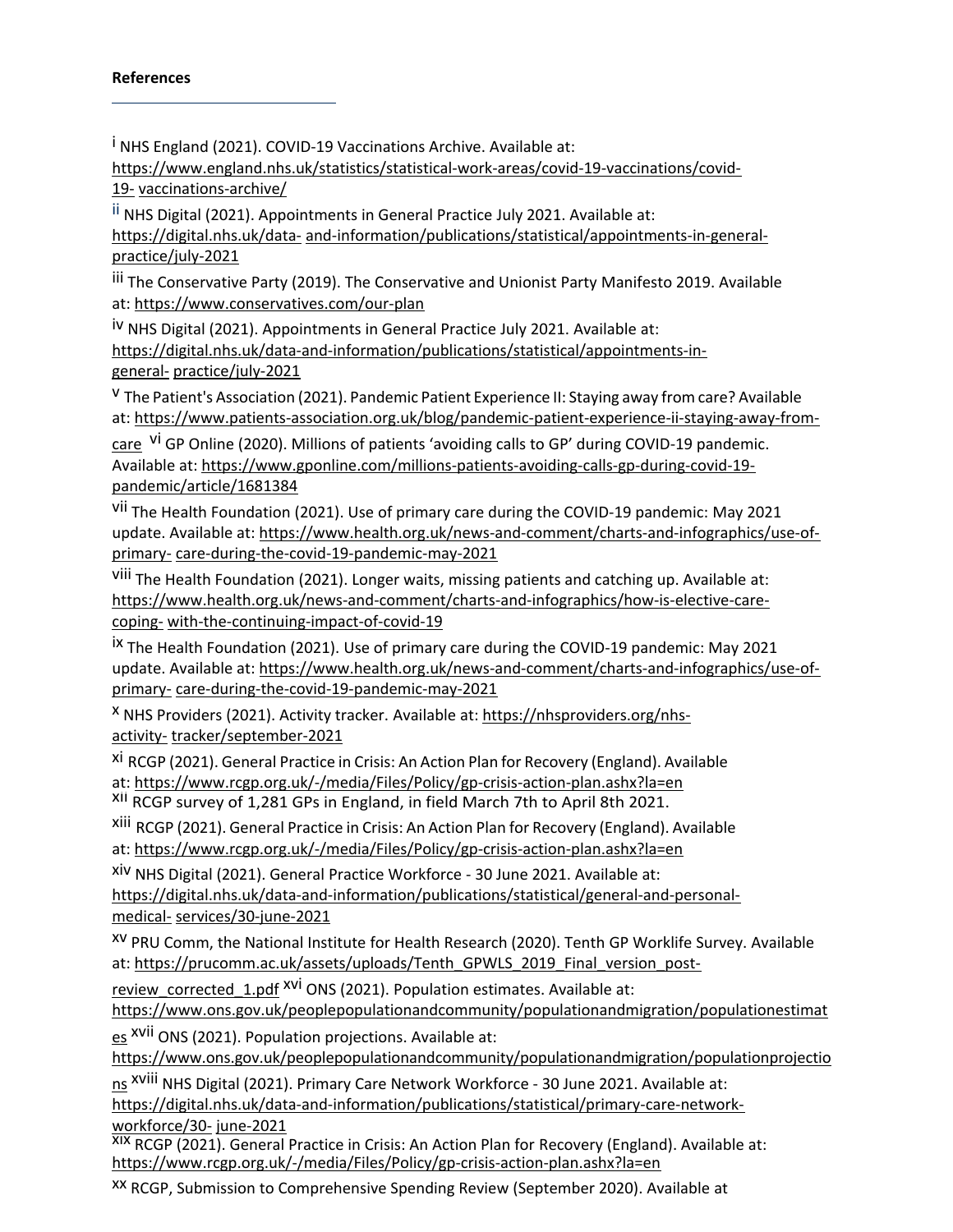[https://www.rcgp.org.uk/-/media/Files/Policy/Completed-consultations/2020/RCGPs-Submission](https://www.rcgp.org.uk/-/media/Files/Policy/Completed-consultations/2020/RCGPs-Submission-to-Comprehensive-Spending-Review.ashx)[to-](https://www.rcgp.org.uk/-/media/Files/Policy/Completed-consultations/2020/RCGPs-Submission-to-Comprehensive-Spending-Review.ashx)

[Comprehensive-Spending-Review.ashx](https://www.rcgp.org.uk/-/media/Files/Policy/Completed-consultations/2020/RCGPs-Submission-to-Comprehensive-Spending-Review.ashx)

xxi RCGP (2019). Fit for the Future: Digital Technology Roadmap. Available at:

[https://www.rcgp.org.uk/policy/fit-for-the-future/digital-technology-](https://www.rcgp.org.uk/policy/fit-for-the-future/digital-technology-roadmap.aspx)

[roadmap.aspx](https://www.rcgp.org.uk/policy/fit-for-the-future/digital-technology-roadmap.aspx)

xxii The Health Foundation (2021). Securing a positive health care technology legacy from COVID-19. Available at[:](https://www.health.org.uk/publications/long-reads/securing-a-positive-health-care-technology-legacy-from-covid-19) [https://www.health.org.uk/publications/long-reads/securing-a-positive-health](https://www.health.org.uk/publications/long-reads/securing-a-positive-health-care-technology-legacy-from-covid-19)[care-](https://www.health.org.uk/publications/long-reads/securing-a-positive-health-care-technology-legacy-from-covid-19) [technology-legacy-from-covid-19](https://www.health.org.uk/publications/long-reads/securing-a-positive-health-care-technology-legacy-from-covid-19)

xxiii RCGP (2021). General practice COVID-19 recovery: the future role of remote consultations & patient 'triage'. Available at: [https://www.rcgp.org.uk/-/media/Files/Policy/future-role-of-remote](https://www.rcgp.org.uk/-/media/Files/Policy/future-role-of-remote-consultations-patient-triage.ashx?la=en)[consultations-](https://www.rcgp.org.uk/-/media/Files/Policy/future-role-of-remote-consultations-patient-triage.ashx?la=en) [patient-triage.ashx?la=en](https://www.rcgp.org.uk/-/media/Files/Policy/future-role-of-remote-consultations-patient-triage.ashx?la=en)

*Sept 2021*